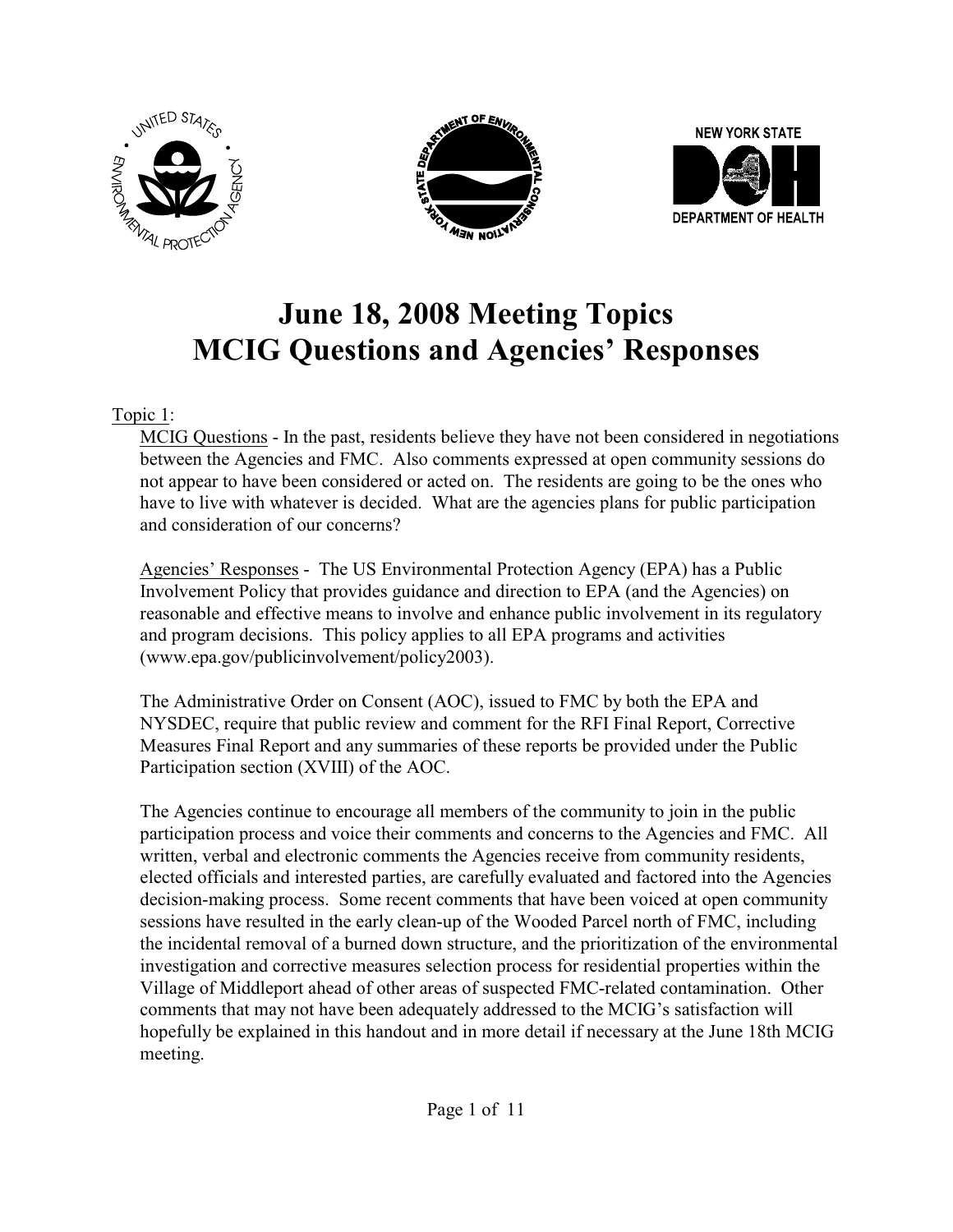In the future, Agency staff will continue to attend MCIG meetings to hear, document and respond to the attendees' concerns. The Agencies will also be conducting numerous public sessions/meetings and comment periods regarding FMC's CAMU application, the RCRA Facility Investigation (RFI) Report, Corrective Measures Study (CMS) Work Plan and subsequent Report, and other investigatory/remedial matters that affect the residents of Middleport. It should be noted, however, that although the Agencies consider all comments carefully, we may not always agree with every comment, and we may therefore not take the action suggested by the comment.

#### Topic 2:

MCIG Questions - How will the agencies determine the final action level? Will it be the same for all properties?

Agencies' Responses - The final soil cleanup level will be determined in the Corrective Measures Study (CMS) phase of the project. This determination will consider many factors, including current and possible future property use. While it is unlikely that properties of similar use and character (e.g., residential properties) would have different final soil cleanup levels, the way in which the cleanup level is achieved and confirmed on individual properties may allow for some property-specific differences in remediation. Different remedial alternatives (e.g., soil removal, phytoremediation, etc.) and different approaches to confirmatory sampling will likely be evaluated in the CMS, as well as how property-specific considerations could be factored into the cleanup.

# Topic 3:

MCIG Questions - Will the agencies demand all residential properties have soil arsenic levels equal to or lower than 20 ppm regardless of any risk considerations or soil background level considerations?

Agencies' Responses - No. Foremost, the Agencies cannot and will not demand or impose remediation on any private residential property. Additionally, the 20 ppm soil arsenic level is one tool being used to define the extent of elevated arsenic levels related to past releases from FMC's Middleport facility (i.e., delineation level) and has not been determined to be the final soil cleanup level. Recommendations for soil remediation and the extent of remediation will likely include property-specific considerations. Evaluation of arsenic concentrations in individual soil samples taken at specific locations and depths, and property-wide / area averages, where feasible, will likely be considered, as well as property use, potential exposure pathways etc. For example, on some P-Block properties, which were remediated during the 2007 Early Actions, soil with greater than 20 ppm was allowed to remain in some locations. In part, this resulted from the property owner's desired outcome for their property, the use of the property and the potential for exposure to soil arsenic at a given location, all being considered in the Agencies' cleanup recommendations to homeowners made during the 2007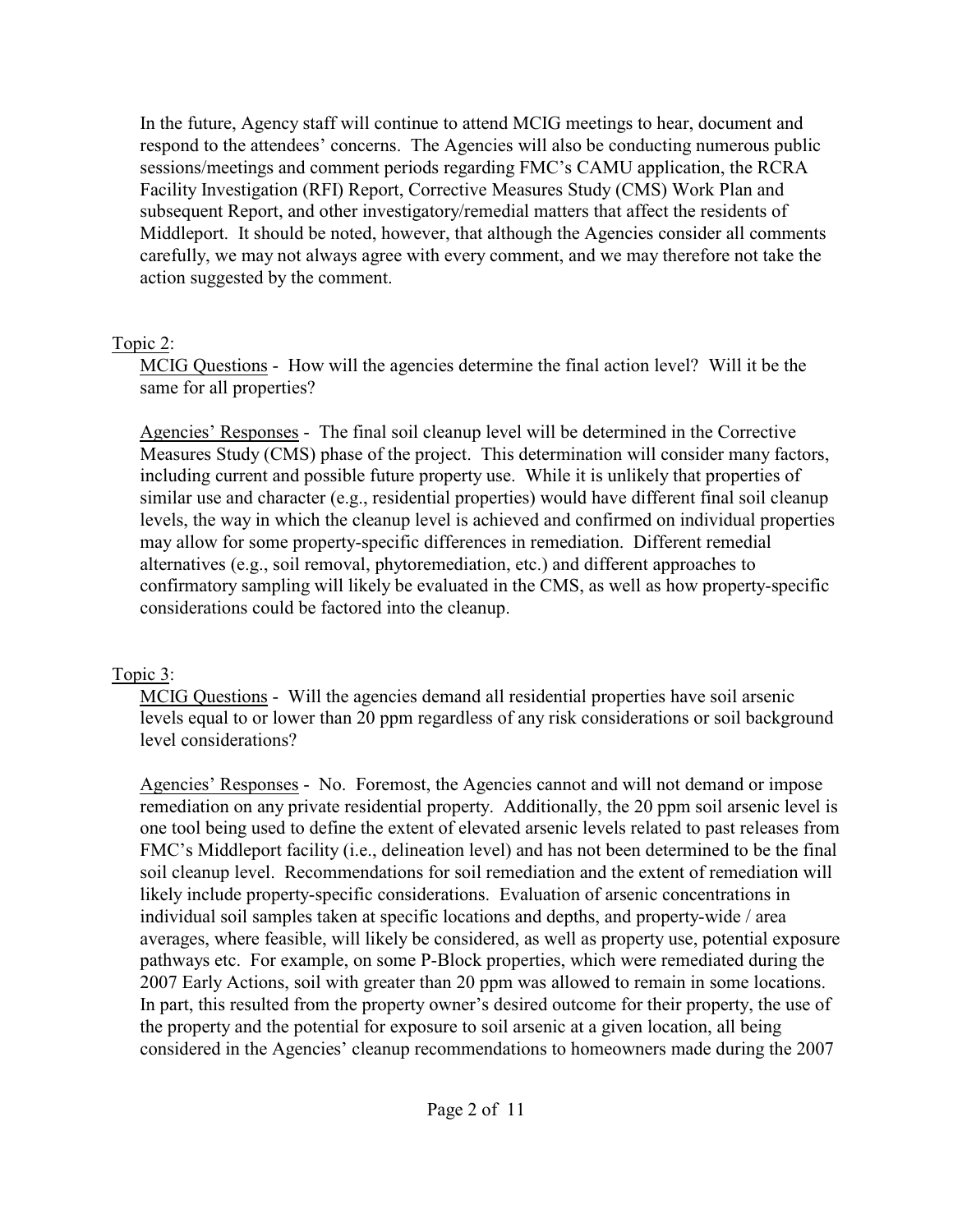Early Action work. The Agencies anticipate evaluating data and making determinations in a similar manner in the future with regard to remediation of residential properties in the Village of Middleport.

#### Topic 4:

MCIG Questions - Do the agencies believe remediation of contaminated soil can only be accomplished by cutting down all the trees and removal of approximately 12 inches of soil on a property? What rights will a property owner have in the selection of a remediation alternative for his or her own property?

Agencies' Responses - No. Remediation will not necessarily require "clear-cutting" of a residential property. With some exceptions, trees were removed during the 2003 and 2007 remediation of some residential properties along Vernon Street and Park Avenue. These remedial projects were performed as "Interim Corrective Measures" (ICMs) proposed by FMC. While a CMS evaluates both the extent of remediation needed and the remedial alternatives available to accomplish any such remediation, ICMs are performed in advance of completion of the CMS in cases where the Agencies or FMC consider that early remediation is necessary. As a result, ICMs employ well established remedial alternatives that are known to be effective (e.g., removal of arsenic contaminated soil), and which can achieve a remedial outcome that is consistent with the most conservative remediation that could be anticipated to come out of the CMS process (e.g., clean-up of all soils containing arsenic above established background levels) so as to avoid the need to perform additional remediation on an ICM property after completion of the CMS. Although concerns of individual homeowners were considered during the 2003 and 2007 ICM projects and some property-specific decisions were made to preserve trees where feasible, the nature of ICMs, as described above, somewhat limits remedial options. At this time, the Agencies have no plans to require FMC to perform additional ICMs with respect to arsenic contamination of off-site residential soils, prior to completion of the CMS process, nor has FMC submitted any such proposals.

The final corrective measure(s) selected as a result of the CMS process will depend on many factors, including, but not necessarily limited to: soil arsenic levels; locations of elevated levels, feasibility of remedial alternatives; and input from the affected community. To address soil remediation within the root zone of trees, it is the Agencies' expectation that FMC would include in the CMS, an evaluation of remedial alternatives which could be employed to preserve trees in situations where a property owner would like to retain a tree or trees. Remedial options such as "phytoremediation" (i.e., using plants to take up and remove arsenic from the soil), hand-excavation of root zone soil, and multi-year, segmented excavation of root zone soil (i.e., excavating segmented areas of the root zone each year), could be evaluated in the CMS in terms of their feasibility and effectiveness with regard to their ability to achieve soil cleanup objectives and tree preservation.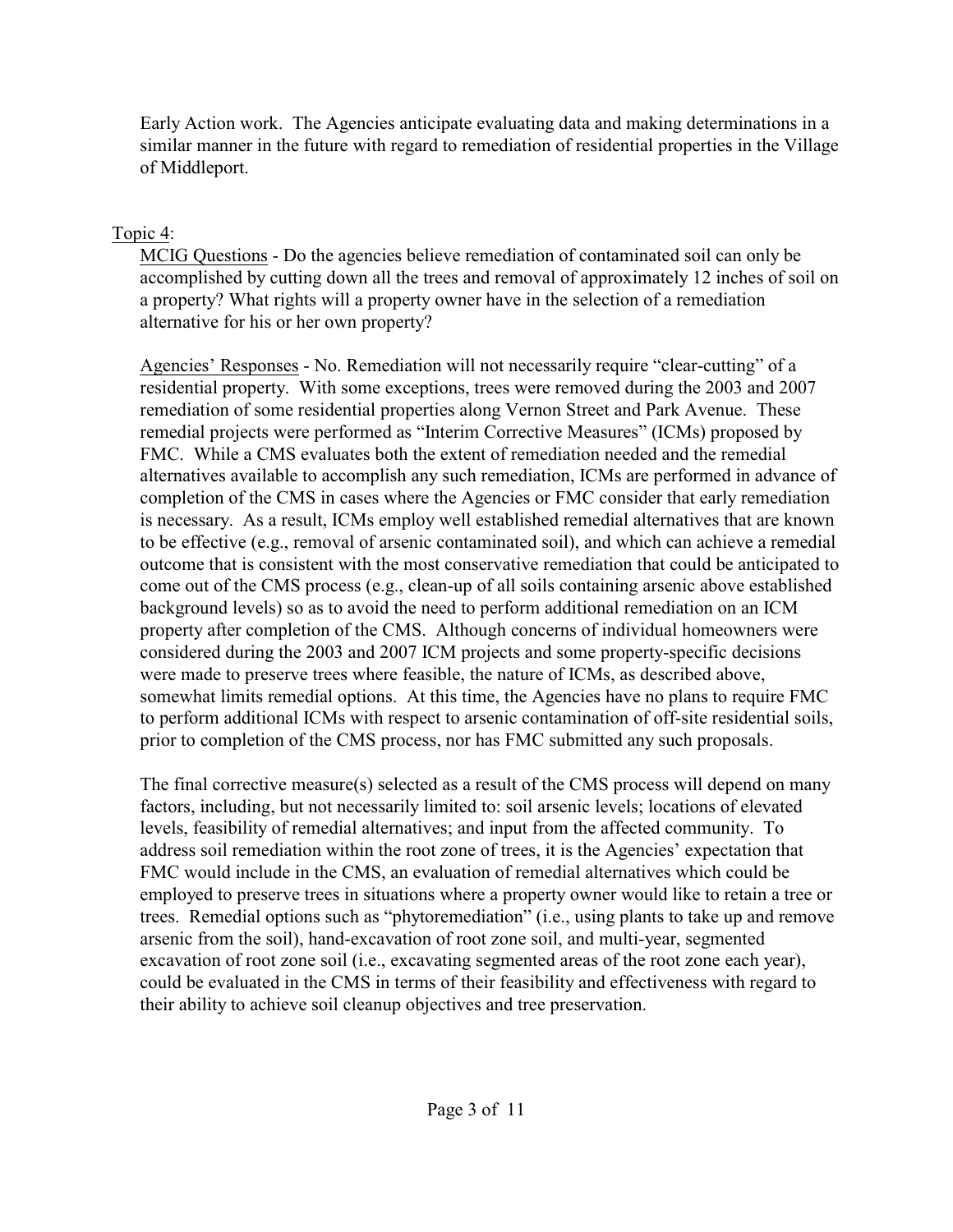In addition, the Agencies realize that each individual property owner may have his/her own views with regard to soil remediation and tree preservation, and that these views may be different from their neighbors. As such, the Agencies will work with FMC and the Middleport community to provide some flexibility within the selected remedial alternative(s), to the extent practicable, so as to address the desires of individual property owners.

#### Topic 5:

MCIG Questions - How do the agencies plan to gain community acceptance of the decisions for Middleport and the final outcome of the remediation project?

Agencies' Responses - As stated previously in the Agencies' response to MCIG questions under Topic 1, it is the Agencies goal to continue to listen, respond to and work with the residents of the community and FMC. This would include determining the scope and extent of remediation which will reduce/eliminate exposures to elevated arsenic in the community on a property-by-property basis, in a way which will be acceptable to property owners in Middleport and other members of the community. During the course of this process, the Agencies will continue to attend MCIG meetings, hold public information meetings with the community and meet independently with affected homeowners to solicit their input. The Agencies believe that a presentation of all the facts and information to the community in an uncomplicated manner, along with a frank discussion of remedial options with community members, is the best way to gain substantial community acceptance of the final remedial outcome. Of course, the Agencies do recognize that it will probably be impossible to satisfy all homeowners and residents.

In the context of determining the extent and type of the cleanup to be recommended to Village residents, the Agencies are sympathetic to, and will carefully consider, the concerns of residents and Village officials regarding the removal of trees, property values and quality of life impacts related to the remediation of contaminated soil. The Agencies and FMC met numerous times on a one-on-one basis with homeowners on Park Avenue prior to and during the 2007 soil remediation of their properties, and made every effort to accommodate their individual needs and concerns to the extent practical. It is hoped that for future remediations, homeowners, the Agencies and FMC would all work together to perform a remediation and restoration which is acceptable to all affected Village residents.

# Topic 6:

MCIG Questions - Will the Agencies place deed restrictions or other controls on a residential property where the owner declines to have their property remediated? If not, exactly what will happen to a property for which the owners have decided not to have a remediation carried out?

Agencies' Responses - As the Agencies have stated at previous information sessions, in the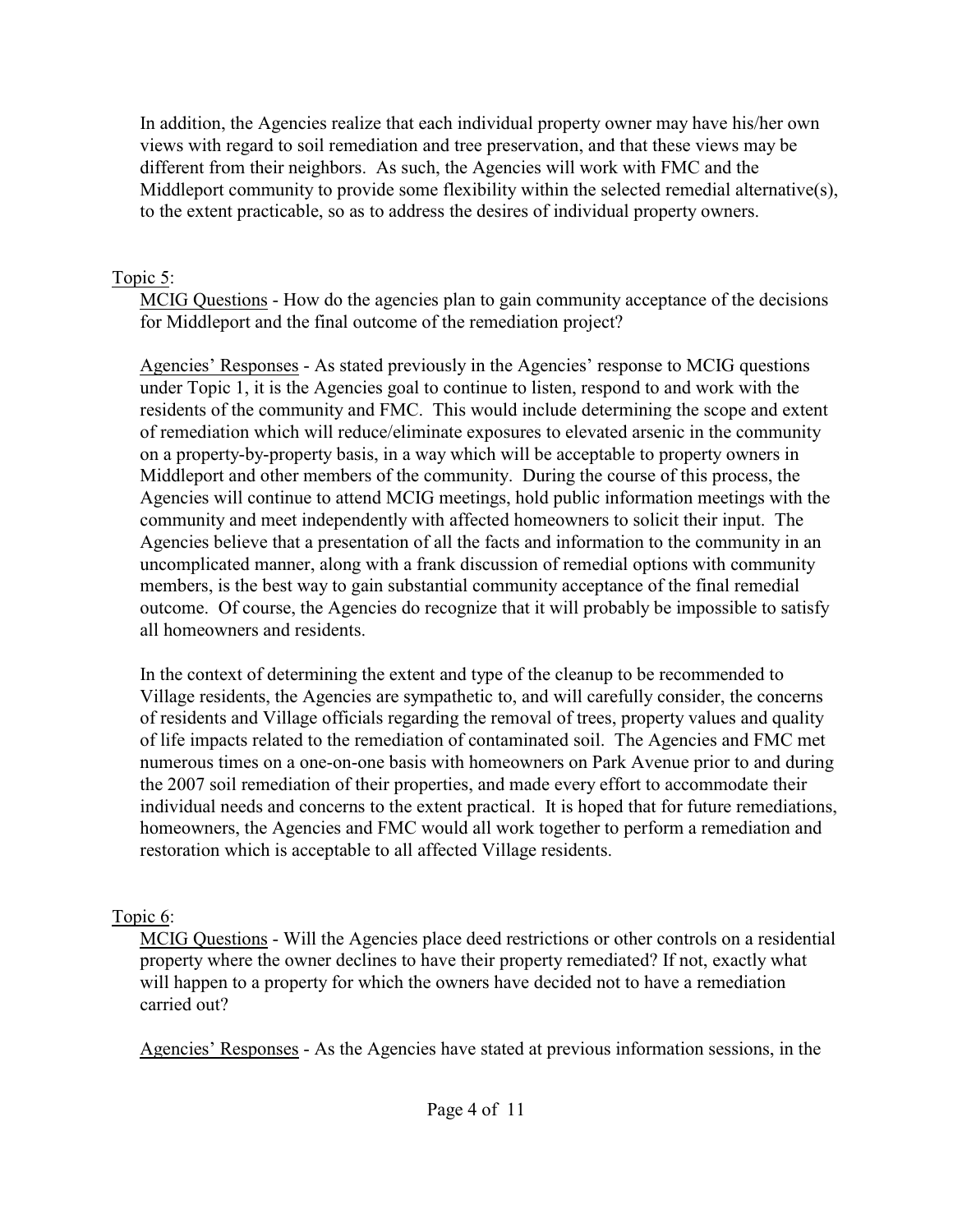event that remediation is determined to be necessary for a property and the owner does not choose to have his/her property remediated, deed restrictions will not be imposed on any residential property. Such restrictions can only be incorporated in a deed by the property owner, and the Agencies cannot require an owner to do so.

However, owners who do not allow such remediation will not receive any letter from the Agencies indicating that potential threats to human health or the environment associated with the contamination on the property have been resolved. Additionally, State law requires owners who are selling their property to disclose to potential buyers the known environmental conditions present on the property (including any known soil contamination data). This may have an affect on property value.

Over the years, many Village residents have voiced their concerns to the Agencies regarding the stigma attached to the FMC-related soil contamination within the Village of Middleport which they feel may be adversely affecting the perceived character of the community. The perceived stigma is the result of past activities at the FMC facility that resulted in emissions and discharges which contaminated soil/sediment on area properties and drainage pathways. It is the Agencies' responsibility to ensure that environmental problems caused by the FMC facility releases are corrected. The Agencies believe that any perceived stigma can be removed through the cleanup, by FMC, of all affected properties which require remediation, in a cooperative manner involving the Community, and approval by the Agencies.

#### Topic 7:

MCIG Questions - Why is NYSDEC Albany controlling the project and not the local Region 9 office in Buffalo? Wouldn't this change enhance the communications between residents and the agencies?

Agencies' Responses - The assignment of NYSDEC staff to the FMC remedial project is primarily based on legal and workload considerations. While the FMC facility is subject to regulation under both the State's Inactive Hazardous Waste Site program (State Superfund) and the Federal and State Resource Conservation & Recovery Act (RCRA), the RCRA program took the lead on this project in 1991 with issuance of the joint USEPA \ NYSDEC Administrative Order on Consent (AOC) to FMC. This RCRA AOC provided a somewhat greater degree of legal authority and is the primary legal mechanism being used to require FMC's performance of remedial activities. As a result, USEPA staff out of the New York City office and NYSDEC RCRA staff out of the Albany office, share the lead role on this project, with assistance provided by NYSDEC Region 9 State Superfund staff. The primary functions of Region 9 project staff are to support RCRA program staff in performing required field oversight during the investigation and remdial phases of the project. Additionally, Region 9 staff will participate in community meetings, as necessary, in support of RCRA program staff. It is anticipated that NYSDEC Region 9 staff will continue to function in these community involvement and oversight roles.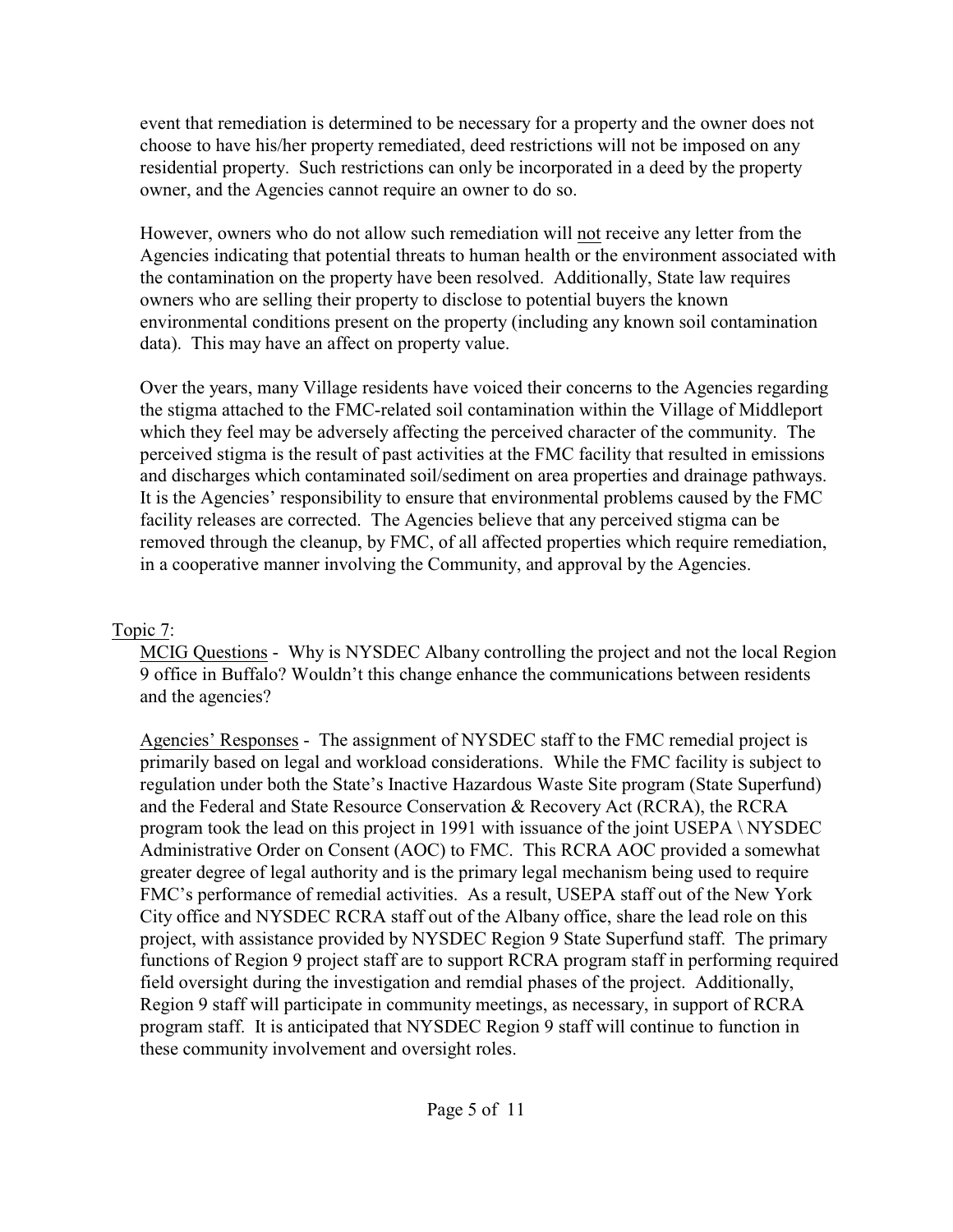### Topic 8:

MCIG Questions - Why haven't the agencies recognized FMC's derived arsenic biovailability factor or their biomonitoring study and use the results in assessment of risk and possible cleanup levels?

Agencies' Responses - FMC's bioavailablity study will likely be considered in the risk assessment that FMC will likely submit as part of the CMS. The absorption of contaminants from a soil matrix is a complex process, and there is uncertainty about the effects that various factors (e.g., soil type, soil contaminant concentration, arsenic speciation, absorption differences between adults and children, fasting status, etc.) may have on the bioavailability of arsenic from soil. However, it is important to note that, with respect to arsenic, the soil concentration levels that the Agencies would consider acceptable based exclusively on human health risk, would likely be well below what we believe to be the "background" levels in the Middleport area. As discussed in the Agencies' response to MCIG questions under Topic 11, below, the New York State-developed arsenic concentration in soil which corresponds to a one-in-one-million lifetime cancer risk is 0.11 ppm. This arsenic concentration level was derived by taking into consideration the following:

- the New York State Brownfield Cleanup Program (BCP) legislatively mandated risk level for soil clean-up objectives for carcinogens (an increased lifetime cancer risk of not more than one-in-one-million), which is a legislated requirement of the BCP program, but is applicable as guidance for other New York State remedial programs; and
- the value of the US EPA's cancer potency factor for arsenic due to its known ability to cause human cancer.

Therefore, even if it is assumed that only a small percentage (e.g.,  $20\%$ ), of arsenic is absorbed (bioavailable) from soil, the risk-based arsenic soil concentration will still be well below arsenic background levels, given the objective of achieving a lifetime cancer risk of not more than one-in-one-million, and the value of the US EPA cancer potency factor for arsenic.

FMC's biomonitoring study was performed without Agencies' involvement. FMC's study concluded that there was no clear evidence of elevated arsenic exposure, as measured in urine arsenic levels in the study participants. However, measuring arsenic in urine can only be used to evaluate whether an exposure has occurred several days before the test is done, and cannot provide information on past exposure (i.e., months or years prior to the test). Nor can it provide information about arsenic exposures that may occur in the future. Urinary arsenic testing also cannot provide information on the likelihood that adverse health effects might occur. The biomonitoring data may be considered in risk evaluations performed during the CMS, however, given the limitations of biomonitoring data, the Agencies will not solely rely on this type of data to make decisions.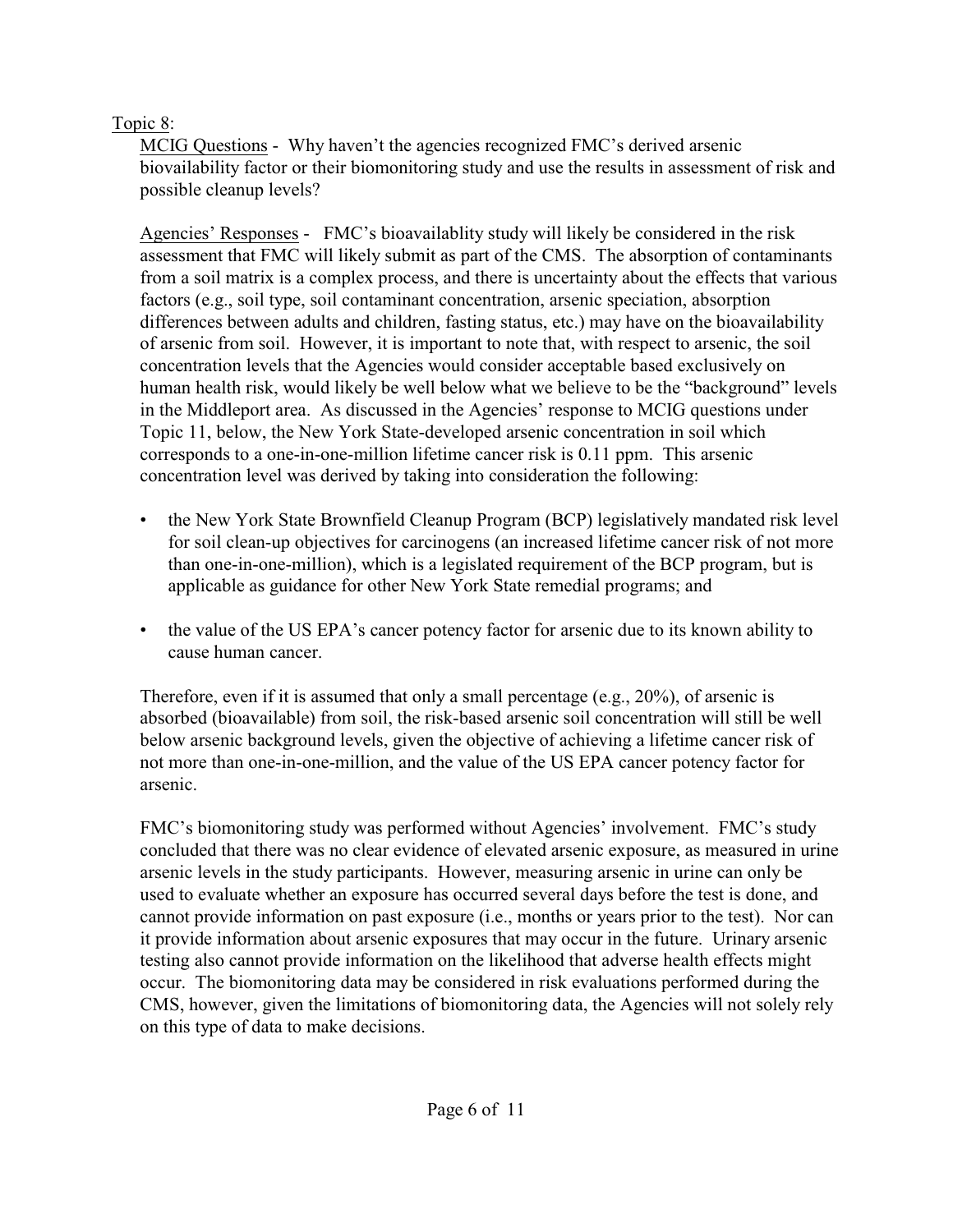#### Topic 9:

MCIG Questions - The NYS Brownfield Cleanup Program and Development of Soil Cleanup Objectives site the statistical 98th percentile for background calculations. Why do the agencies insist on using the statistical 95th percentile instead of the 98th when calculating arsenic background in Middleport?

Agencies' Responses - The 98th percentile used in the establishment of the New York State Brownfield Cleanup Program (BCP) Rural Soil Background Concentrations (RSBCs) was part of a comprehensive evaluation approach. The objective of this effort was to establish statewide background concentrations of several chemicals in rural soil (i.e. not in orchards, not near a hazardous waste site etc.). The nature of the data set and the types of sites the RSBCs were intended to apply to were all considerations in their development. Therefore, the 98th percentile is not a stand-alone evaluation or a New York State endorsed statistical percentile and it is not appropriate to assume this statistical percentile is appropriate for all background calculations.

The RSBC for arsenic (16 ppm) was the estimated 98th percentile value for arsenic concentrations in rural New York soils based on a review of multiple data sets, and after excluding deep soils, orchard soils, and soils near industrial facilities or waste disposal sites. If the BCP methodology is to be applied in the calculation of local soil arsenic background levels in Middleport, then data reflecting arsenic levels in soil samples collected at orchards, deep soils, soils near industrial facilities etc. should be excluded from the data set. While neither FMC nor the Agencies has applied the BCP methodology to the Middleport soil arsenic background data set, given the existing soil background data set, the 98<sup>th</sup> percentile of the remaining data is likely consistent with or lower than 20 ppm.

In considering the Middleport site-specific situation, the Agencies strongly believe that in setting a criterion to assist in the delineation of FMC-related soil arsenic contamination, we should err on the side of ensuring that we do not mistakenly ascribe to "background" any arsenic concentrations that may have resulted from, or been influenced by, FMC plant operations. Thus, for the specific purposes of delineation at the Middleport site, we continue to believe that the weighted  $95<sup>th</sup>$  percentile of the Middleport Site-Specific Arsenic Background Data Set forms an appropriate basis for developing a site-specific delineation criterion, in light of the need to protect against the possibility of mistakenly excluding areas of FMC-contaminated soils from further evaluation and the potential effects such improper exclusion could have on human health and/or the environment.

#### Topic 10:

MCIG Questions - Arsenic is present at elevated levels in Middleport (due to past orchard use, pesticide spraying, etc.) therefore, isn't the local soil arsenic background level likely higher than 20 ppm regardless of any possible contribution by FMC?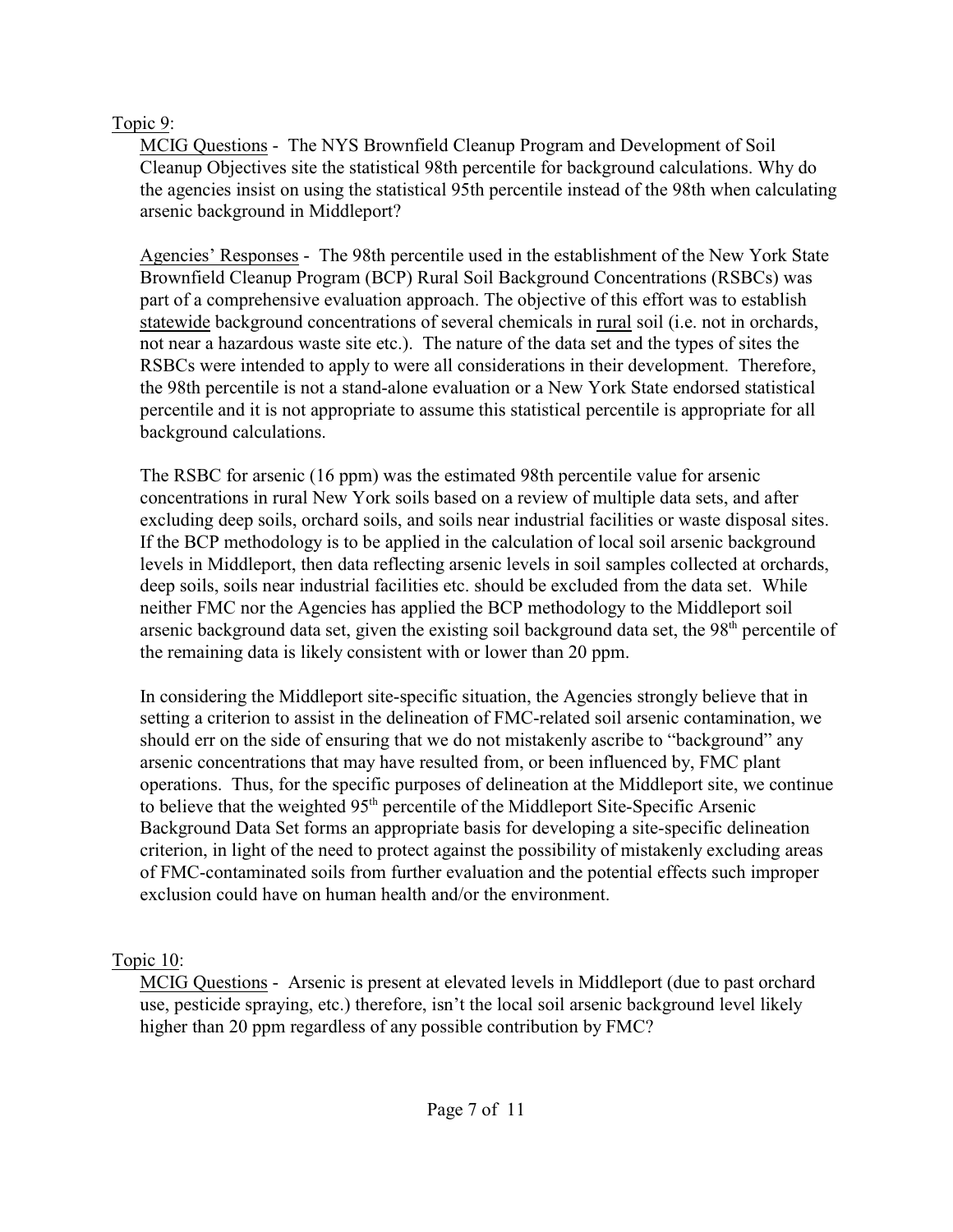Agencies' Responses - For arsenic to be elevated in soil as a result of past pesticide spraying in orchards, two things must occur. First, an historic orchard must have been present on the land area and second, its owner or operator must have conducted significant spraying of arsenic based pesticides. With regard to the first element, past aerial photographs of the FMC Middleport Study Area (i.e., the suspected area of FMC-related arsenic contamination), indicate that somewhere between 17% and 23% of this area was occupied by orchards in 1931, which decreased considerably soon thereafter, and that most of these orchards were located north of the Barge Canal. This evidence indicates that over 75% of the land within the Study Area was not occupied by orchards, and as such would not be expected to have elevated arsenic in soil attributable to past orchard spraying. With regard to the second element, where historic orchards were present, no direct evidence has been discovered which would confirm that orchards within the Study Area or orchards sampled to estimate arsenic background, were significantly sprayed with arsenic based pesticides (not surprisingly, no known records have been identified documenting actual spraying events and amounts used). While indirect evidence suggests that **some** orchards were likely sprayed with arsenic pesticides based on comparing local orchard and non-orchard background soil sample results, the same local orchard background data also indicates that soil arsenic levels are often not higher than 20 ppm. Of the 3 orchards sampled during the 2001 Gasport Background Study, only 1 had soil arsenic levels consistently above 20 ppm. Furthermore, of the approximate 133 local background samples collected from 23 historic orchard areas located north of Pearson Road, only 2 sample results marginally exceeded 20 ppm, and only 8 were above 10 ppm.

Therefore, in general, the Agencies do not consider the local arsenic background level to be higher than 20 ppm in terms of determining the presence of FMC-related arsenic soil contamination. There may be some locations within the Study Area with soil arsenic levels above 20 ppm where evidence of former use as an orchard and other evidence suggests that it is unlikely such arsenic levels are primarily FMC-related. The Agencies consider that any sites with such circumstances can best be addressed on a case-by-case basis.

#### Topic 11:

MCIG Questions - What is the reduction in human health risk if a residential property is reduced from an average contamination level of 40 PPM to 20 PPM of arsenic taking onto account other health risks that exist?

Agencies' Responses - As presented in the Table below, assuming unrestricted use of the property, a lifetime exposure to arsenic at 20 ppm in soil is estimated to result in two excess cancers for every 10,000 people (commonly expressed as  $2 \times 10^{-4}$ ). Under the same exposure scenario, the number of estimated excess cancers is doubled to four excess cancers for every 10,000 people  $(4 \times 10^{-4})$  for exposure at 40 ppm in soil. It is important to note, however, that the calculated risk estimates associated with 20 ppm and 40 ppm soil arsenic are greater than the one excess cancer for every one million people  $(1 \times 10^{-6})$  risk decision level mandated by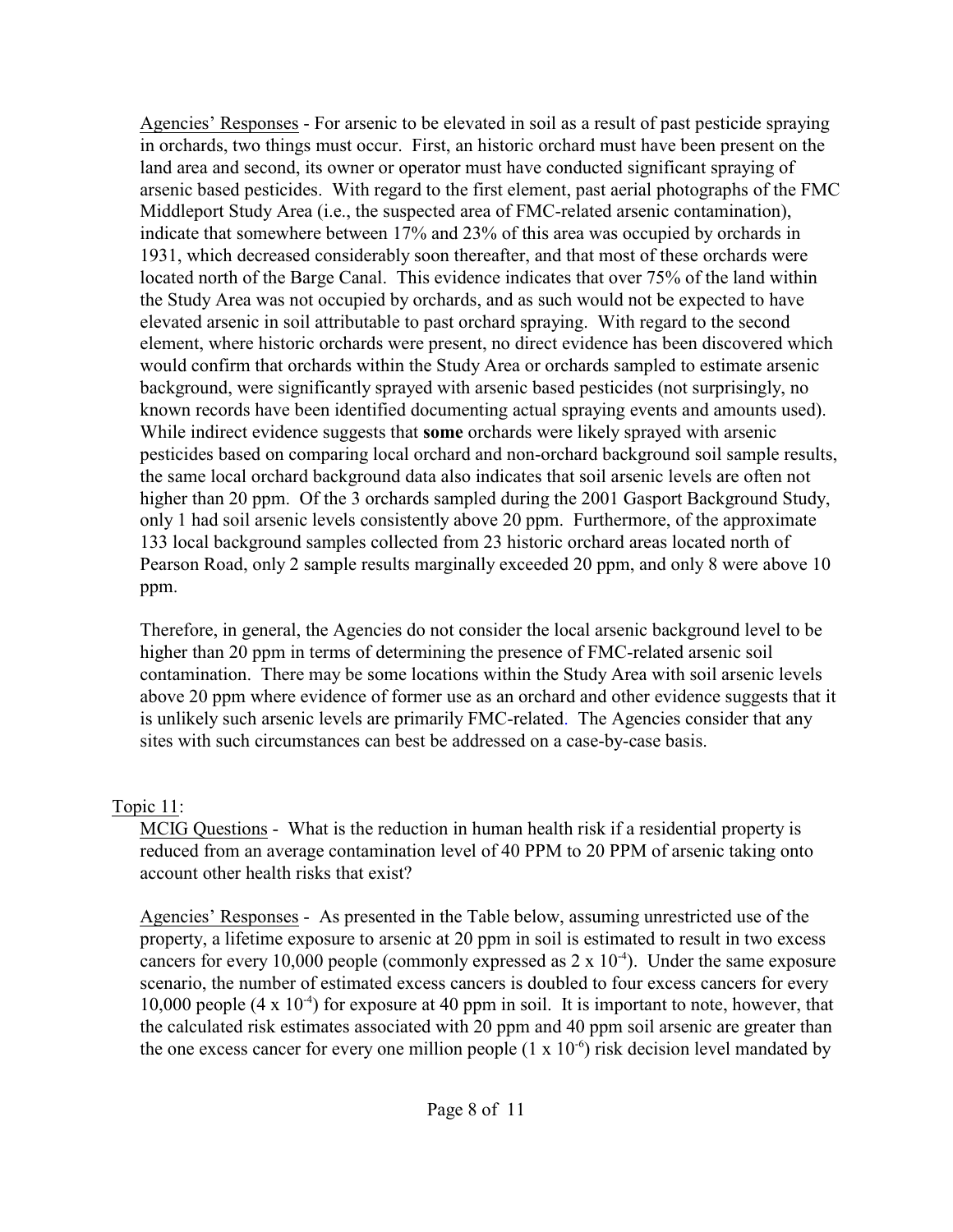the New York State Brownfield Cleanup Program (BCP) legislation. Additionally, it is the mission of the Agencies to minimize exposures, and therefore risk, to the extent possible. Accordingly, the final soil cleanup level will take into account other factors in addition to risk assessment.

| Soil Arsenic  | Estimated Excess Cancer Risk Level          |                    |
|---------------|---------------------------------------------|--------------------|
| Concentration | Associated With Exposure to Arsenic in Soil |                    |
| (ppm)         | at Specified Concentration                  |                    |
|               |                                             |                    |
| 0.11          | One-in-One-Million <sup>1</sup>             | $1 \times 10^{-6}$ |
| 1.1           | One-in-One Hundred                          | $1 \times 10^{-5}$ |
|               | Thousand                                    |                    |
| 11            | One-in-Ten-Thousand                         | $1 \times 10^{-4}$ |
| 20            | Two-in-Ten-Thousand                         | $2 \times 10^{-4}$ |
| 40            | Four-in Ten-Thousand                        | 4 x 10 $^{-4}$     |

#### FOOTNOTE:

1. Cancer Risk Level Mandated by NYS BCP Legislation.

It should be noted, that under the NYS BCP legislation, which is considered an applicable guideline for other NYS remedial programs, if the background concentration in rural soils is greater than the soil concentration associated with the  $1 \times 10^{-6}$  cancer risk level (as is the case with arsenic), then background concentrations may be used to set a soil clean-up objective.

#### Topic 12:

MCIG Questions - Once an area is used as an orchard and arsenic containing pesticides historically used, won't the arsenic remain in the soil so that the theory "once an orchard, always an orchard' be valid when calculating the background level?

Agencies' Responses - It is generally true that the arsenic, once present, tends to remain in the soil. While there would likely be some reduction in arsenic concentration over time due to surface water run-off and vertical migration through the soil, arsenic from pesticide spraying operations would tend to remain in surface soils due to its bonding with soil particles, especially in soils with a high clay content. However, the Agencies do not consider that this necessarily conflicts with the results of the Middleport area background study. As stated in the Agencies' response to the MCIG questions under Topic 10, it is not correct to assume that arsenic pesticides were used in all orchards, or if used, that they were applied to similar degrees leading to similar levels in the soil. Even in orchards where arsenic was sprayed, the amount of arsenic deposited on the soil would likely depend on how long the site was used as an orchard, how often the arsenic solution was sprayed, the concentration of arsenic in the solution, and differences in how it was applied. For instance, a piece of land that was used as an orchard for 2 years and then as residential property for the next 20 years, can be expected to have a different arsenic character from a piece of land that was used as an orchard for all 22 years if arsenic pesticides were applied. As a result, the Agencies consider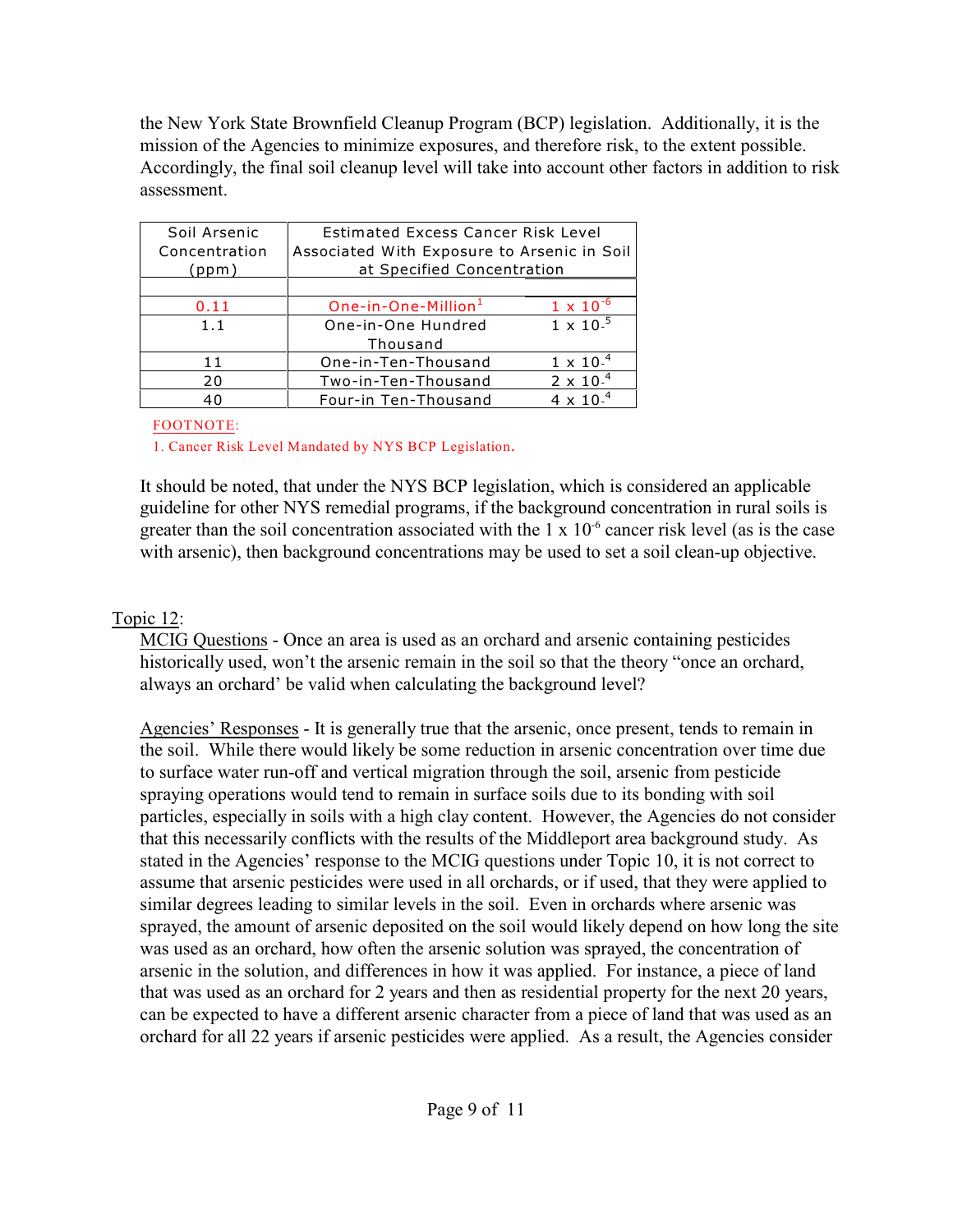it appropriate to factor in changes in property usage over time in an estimation of arsenic background.

## Topic 13:

MCIG Questions - Would a risk-based approach likely result in a higher soil arsenic "trigger level" or cleanup level than using a standard statewide cleanup level?

Agencies' Responses - As discussed previously in the Agencies' response to MCIG questions under Topic 8, risk calculations will likely not yield a soil arsenic cleanup level which is higher than background. Many other states use background to establish soil cleanup objectives for arsenic, with arsenic levels similar to those typically used in New York. However, some states have used arsenic cleanup levels which are higher than some of the background arsenic levels which have been discussed for the Middleport area. This is likely because other states have different background levels in their soils and/or allow different risk decision points (i.e., greater than a  $1 \times 10^{-6}$  lifetime cancer risk) to be used in remedial decisions. It is doubtful that a carcinogenic risk decision point less protective than  $1 \times 10^{-6}$ would be applied to this or other remedial projects in New York State without a change in New York State legislation.

As discussed previously in the Agencies' response to MCIG questions under Topic 9, the New York State Brownfield Cleanup Program Rural Soil Background Concentration (RBSC) for arsenic is 16 ppm for all land uses (13 ppm where ecological resources are involved). While developed in consideration of human health risk, the 16 ppm arsenic RBSC represents a state-wide rural soil background concentration and is not a risk-based level. State regulations do allow for the use of site-specific, local or regional soil background concentrations where deemed appropriate.

# Topic 14:

MCIG Questions - The Agencies have failed to communicate the comparative risk of arsenic exposure to other "real" risks such as smoking etc. Aren't there other risks we should be more concerned about than arsenic buried in our soil?

Agencies' Responses - It is important to make the distinction between voluntary and imposed risk. Some people may willingly engage in many "high risk" lifestyle activities that may increase their excess lifetime cancer risk (e.g., smoking, drinking, sunbathing, high fat/low fiber diet, etc.), but they have a large measure of control over these risks. For chemicals that contaminate the water we drink, the air we breathe, or the land we live on, it is the responsibility of regulatory agencies to insure that no more than a minimal level of additional risk is imposed on the affected population. Arsenic is a known human carcinogen whether it is inhaled or ingested. Accordingly, the Agencies' mission is to limit the amount